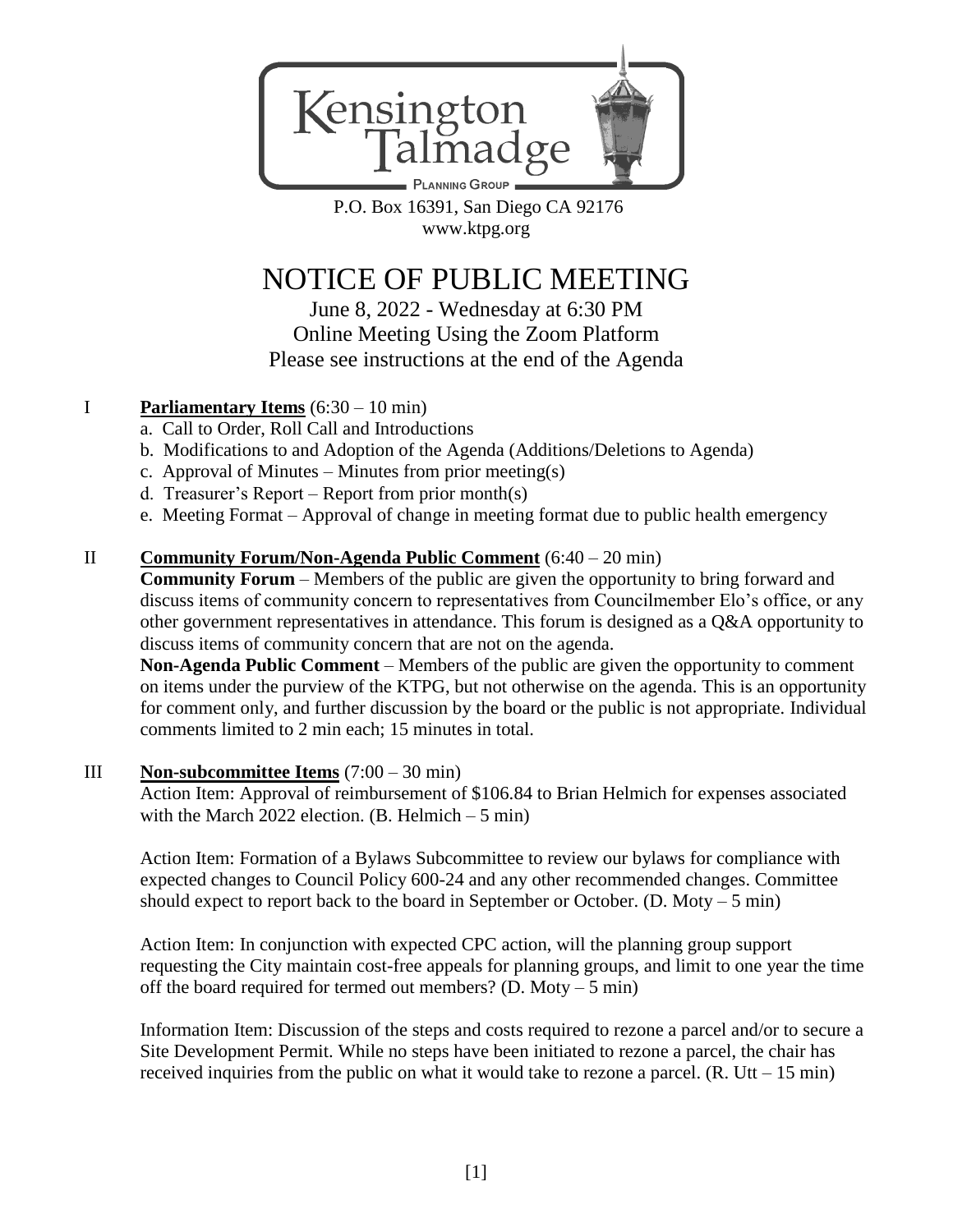#### VI **KTPG Liaison/Committee Reports** (7:30 – 15 min)

a. Historic Resources Division 45 year review liaison – D. Moty Review of previous month's recommendations to the Historic Resources Division. b. Community Planners Committee – D. Sharpe Meetings are the fourth  $(4<sup>th</sup>)$  Tuesday of each month, times and locations vary. c. Talmadge Maintenance Assessment District – B. Helmich Meets the fourth  $(4<sup>th</sup>)$  Tuesday of each month @6:30 pm (check [www.talmadge.org](http://www.talmadge.org/) for location). d. Board Member updates regarding other groups/organizations relevant to the KTPG area.

#### VII **Possible Agenda for the next or future KTPG Meeting(s)** July 13, 2022

#### VIII **Adjournment** – 7:45 PM

Agenda times are strictly adhered to, and can only be altered by the Chair and/or a vote of the KTPG Board. All meetings are to end at 8:30 PM, unless the KTPG Board votes to extend the time, or the agenda sets a later time. Items may be heard before, on, or after listed times. If you would like to receive agendas via email, go to<https://www.sandiego.gov/e-notices> and sign up for the appropriate notices. This information is available in alternative formats. To request an alternative format (sign language, oral interpreter or an Assistive Listening Device) for the meeting call (619) 533-3650 at least five (5) working days prior to the meeting. If you have questions concerning the KTPG please express them at the meeting or contact the KTPG at P.O. Box 16391, San Diego, CA 92176. You may contact the KTPG Chair, David Moty, at kentalpc@yahoo.com or City of San Diego Community Planner Nathen Causman at 619-236- 7225 or at [NCausman@sandiego.gov](file:///C:/Users/David/Documents/KTPG%20Chair%20Folder/KTPG%20Agendas/2021/NCausman@sandiego.gov)